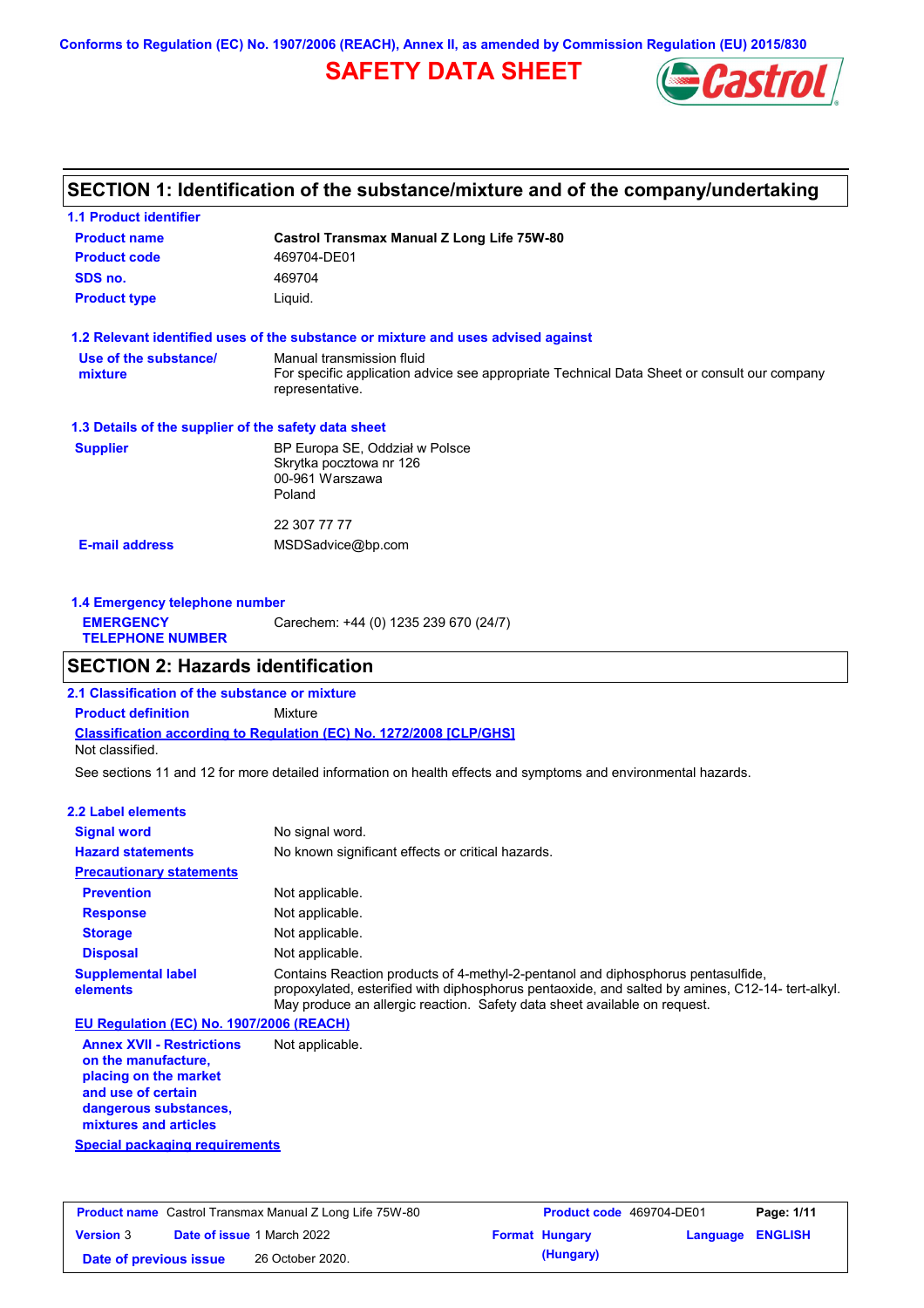# **SECTION 2: Hazards identification**

| <b>Containers to be fitted</b><br>with child-resistant<br>fastenings                                                     | Not applicable.                                                                                               |
|--------------------------------------------------------------------------------------------------------------------------|---------------------------------------------------------------------------------------------------------------|
| <b>Tactile warning of danger</b>                                                                                         | Not applicable.                                                                                               |
| 2.3 Other hazards                                                                                                        |                                                                                                               |
| <b>Results of PBT and vPvB</b><br>assessment                                                                             | Product does not meet the criteria for PBT or vPvB according to Regulation (EC) No. 1907/2006,<br>Annex XIII. |
| <b>Product meets the criteria</b><br>for PBT or vPvB according<br>to Regulation (EC) No.<br><b>1907/2006, Annex XIII</b> | This mixture does not contain any substances that are assessed to be a PBT or a vPvB.                         |
| Other hazards which do<br>not result in classification                                                                   | Defatting to the skin.                                                                                        |

## **SECTION 3: Composition/information on ingredients**

Mixture

#### **3.2 Mixtures**

**Product definition**

Synthetic base stock. Proprietary performance additives.

| <b>Product/ingredient</b><br>name                                                                                                                                                    | <b>Identifiers</b>                                                                      | $\frac{9}{6}$ | <b>Regulation (EC) No.</b><br>1272/2008 [CLP]                                              | Type    |
|--------------------------------------------------------------------------------------------------------------------------------------------------------------------------------------|-----------------------------------------------------------------------------------------|---------------|--------------------------------------------------------------------------------------------|---------|
| Distillates (petroleum), hydrotreated<br>heavy paraffinic                                                                                                                            | REACH #: 01-2119484627-25<br>EC: 265-157-1<br>CAS: 64742-54-7<br>Index: 649-467-00-8    | -≤3           | Asp. Tox. 1, H304                                                                          | [1] [2] |
| Distillates (petroleum), solvent-<br>dewaxed heavy paraffinic                                                                                                                        | REACH #: 01-2119471299-27 ≤3<br>EC: 265-169-7<br>CAS: 64742-65-0<br>Index: 649-474-00-6 |               | Asp. Tox. 1, H304                                                                          | [1] [2] |
| Distillates (petroleum), hydrotreated<br>light paraffinic                                                                                                                            | REACH #: 01-2119487077-29 ≤3<br>EC: 265-158-7<br>CAS: 64742-55-8<br>Index: 649-468-00-3 |               | Asp. Tox. 1, H304                                                                          | [1] [2] |
| Distillates (petroleum), solvent-<br>dewaxed light paraffinic                                                                                                                        | REACH #: 01-2119480132-48 ≤3<br>EC: 265-159-2<br>CAS: 64742-56-9<br>Index: 649-469-00-9 |               | Asp. Tox. 1, H304                                                                          | [1] [2] |
| Reaction products of 4-methyl-<br>2-pentanol and diphosphorus<br>pentasulfide, propoxylated, esterified<br>with diphosphorus pentaoxide, and<br>salted by amines, C12-14- tert-alkyl | REACH #: 01-2119493620-38<br>EC: -<br>$CAS. -$                                          | <1            | Acute Tox. 4, H302<br>Eye Irrit. 2, H319<br>Skin Sens. 1B, H317<br>Aquatic Chronic 2, H411 | $[1]$   |

**See Section 16 for the full text of the H statements declared above.**

#### **Type**

[1] Substance classified with a health or environmental hazard

[2] Substance with a workplace exposure limit

[3] Substance meets the criteria for PBT according to Regulation (EC) No. 1907/2006, Annex XIII

[4] Substance meets the criteria for vPvB according to Regulation (EC) No. 1907/2006, Annex XIII

[5] Substance of equivalent concern

[6] Additional disclosure due to company policy

Occupational exposure limits, if available, are listed in Section 8.

### **SECTION 4: First aid measures**

#### **4.1 Description of first aid measures**

| Eye contact            |                                                                | In case of contact, immediately flush eyes with plenty of water for at least 15 minutes. Eyelids<br>should be held away from the eyeball to ensure thorough rinsing. Check for and remove any<br>contact lenses. Get medical attention. |  |  |
|------------------------|----------------------------------------------------------------|-----------------------------------------------------------------------------------------------------------------------------------------------------------------------------------------------------------------------------------------|--|--|
| <b>Skin contact</b>    | reuse. Get medical attention if irritation develops.           | Wash skin thoroughly with soap and water or use recognised skin cleanser. Remove<br>contaminated clothing and shoes. Wash clothing before reuse. Clean shoes thoroughly before                                                          |  |  |
|                        | <b>Product name</b> Castrol Transmax Manual Z Long Life 75W-80 | <b>Product code</b> 469704-DE01<br>Page: 2/11                                                                                                                                                                                           |  |  |
| <b>Version 3</b>       | Date of issue 1 March 2022                                     | <b>ENGLISH</b><br><b>Format Hungary</b><br>Language                                                                                                                                                                                     |  |  |
| Date of previous issue | 26 October 2020.                                               | (Hungary)                                                                                                                                                                                                                               |  |  |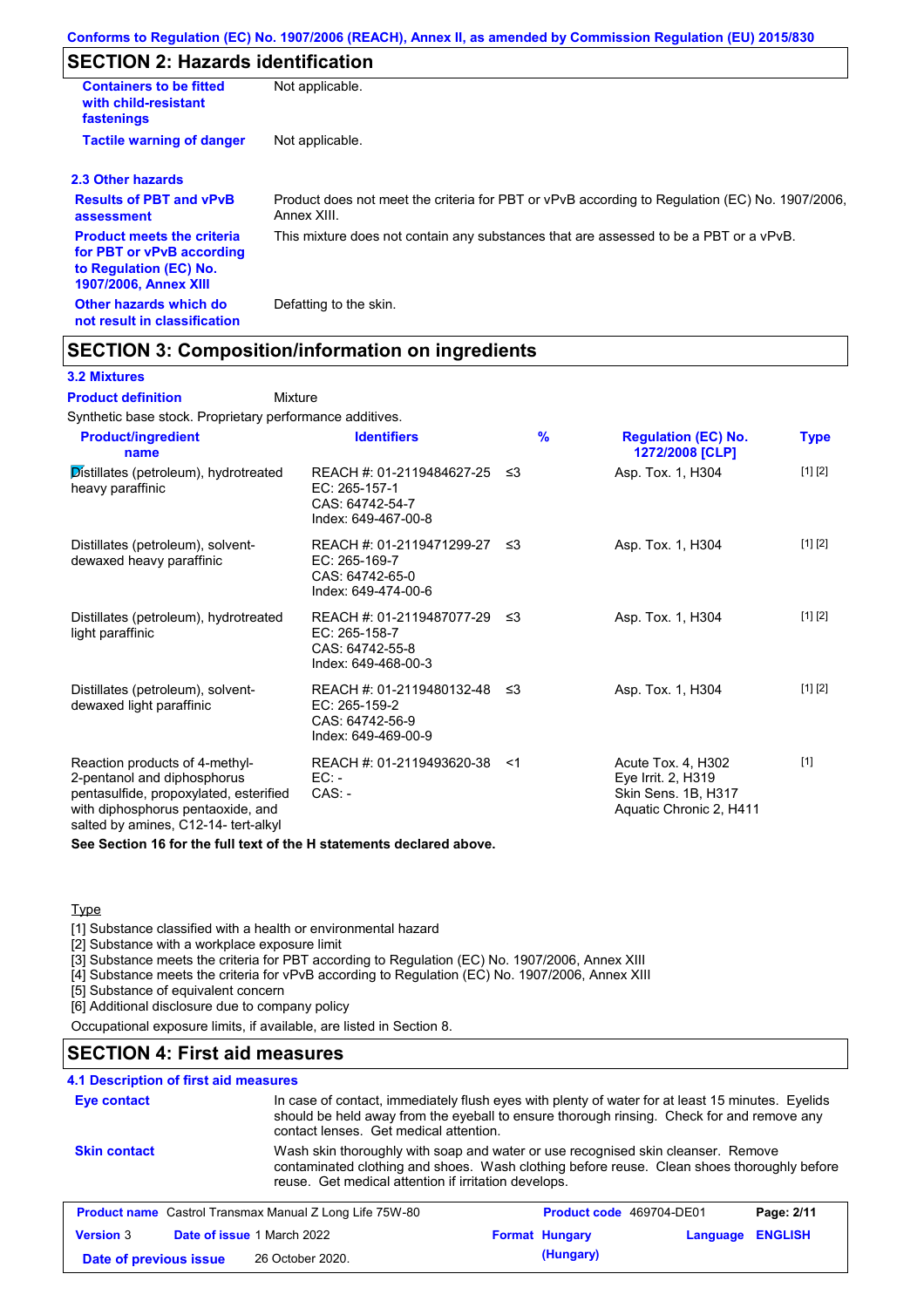## **Conforms to Regulation (EC) No. 1907/2006 (REACH), Annex II, as amended by Commission Regulation (EU) 2015/830**

# **SECTION 4: First aid measures**

| <b>Inhalation</b>                     | If inhaled, remove to fresh air. Get medical attention if symptoms occur.                                         |
|---------------------------------------|-------------------------------------------------------------------------------------------------------------------|
| <b>Ingestion</b>                      | Do not induce vomiting unless directed to do so by medical personnel. Get medical attention if<br>symptoms occur. |
| <b>Protection of first-aiders</b>     | No action shall be taken involving any personal risk or without suitable training.                                |
|                                       | 4.2 Most important symptoms and effects, both acute and delayed                                                   |
|                                       | See Section 11 for more detailed information on health effects and symptoms.                                      |
| <b>Potential acute health effects</b> |                                                                                                                   |
| <b>Inhalation</b>                     | Vapour inhalation under ambient conditions is not normally a problem due to low vapour<br>pressure.               |
| <b>Ingestion</b>                      | No known significant effects or critical hazards.                                                                 |
| <b>Skin contact</b>                   | Defatting to the skin. May cause skin dryness and irritation.                                                     |
| <b>Eye contact</b>                    | No known significant effects or critical hazards.                                                                 |
|                                       | Delayed and immediate effects as well as chronic effects from short and long-term exposure                        |
| <b>Inhalation</b>                     | Overexposure to the inhalation of airborne droplets or aerosols may cause irritation of the<br>respiratory tract. |
| <b>Ingestion</b>                      | Ingestion of large quantities may cause nausea and diarrhoea.                                                     |
| <b>Skin contact</b>                   | Prolonged or repeated contact can defat the skin and lead to irritation and/or dermatitis.                        |
|                                       |                                                                                                                   |

#### **4.3 Indication of any immediate medical attention and special treatment needed**

| <b>Notes to physician</b>                                 | Treatment should in general be symptomatic and directed to relieving any effects.                                                                                                                                                                                                                                                                                 |  |  |  |  |
|-----------------------------------------------------------|-------------------------------------------------------------------------------------------------------------------------------------------------------------------------------------------------------------------------------------------------------------------------------------------------------------------------------------------------------------------|--|--|--|--|
|                                                           | <b>SECTION 5: Firefighting measures</b>                                                                                                                                                                                                                                                                                                                           |  |  |  |  |
| 5.1 Extinguishing media                                   |                                                                                                                                                                                                                                                                                                                                                                   |  |  |  |  |
| <b>Suitable extinguishing</b><br>media                    | In case of fire, use foam, dry chemical or carbon dioxide extinguisher or spray.                                                                                                                                                                                                                                                                                  |  |  |  |  |
| <b>Unsuitable extinguishing</b><br>media                  | Do not use water jet. The use of a water jet may cause the fire to spread by splashing the<br>burning product.                                                                                                                                                                                                                                                    |  |  |  |  |
| 5.2 Special hazards arising from the substance or mixture |                                                                                                                                                                                                                                                                                                                                                                   |  |  |  |  |
| <b>Hazards from the</b><br>substance or mixture           | In a fire or if heated, a pressure increase will occur and the container may burst.                                                                                                                                                                                                                                                                               |  |  |  |  |
| <b>Hazardous combustion</b>                               | Combustion products may include the following:                                                                                                                                                                                                                                                                                                                    |  |  |  |  |
| products                                                  | carbon oxides (CO, CO <sub>2</sub> ) (carbon monoxide, carbon dioxide)                                                                                                                                                                                                                                                                                            |  |  |  |  |
| <b>5.3 Advice for firefighters</b>                        |                                                                                                                                                                                                                                                                                                                                                                   |  |  |  |  |
| <b>Special precautions for</b><br>fire-fighters           | No action shall be taken involving any personal risk or without suitable training. Promptly<br>isolate the scene by removing all persons from the vicinity of the incident if there is a fire.                                                                                                                                                                    |  |  |  |  |
| <b>Special protective</b><br>equipment for fire-fighters  | Fire-fighters should wear appropriate protective equipment and self-contained breathing<br>apparatus (SCBA) with a full face-piece operated in positive pressure mode. Clothing for fire-<br>fighters (including helmets, protective boots and gloves) conforming to European standard EN<br>469 will provide a basic level of protection for chemical incidents. |  |  |  |  |

## **SECTION 6: Accidental release measures**

|                                         | 6.1 Personal precautions, protective equipment and emergency procedures                                                                                                                                                                                                                                                             |
|-----------------------------------------|-------------------------------------------------------------------------------------------------------------------------------------------------------------------------------------------------------------------------------------------------------------------------------------------------------------------------------------|
| For non-emergency<br>personnel          | No action shall be taken involving any personal risk or without suitable training. Evacuate<br>surrounding areas. Keep unnecessary and unprotected personnel from entering. Do not touch<br>or walk through spilt material. Floors may be slippery; use care to avoid falling. Put on<br>appropriate personal protective equipment. |
| For emergency responders                | If specialised clothing is required to deal with the spillage, take note of any information in<br>Section 8 on suitable and unsuitable materials. See also the information in "For non-<br>emergency personnel".                                                                                                                    |
| <b>6.2 Environmental</b><br>precautions | Avoid dispersal of spilt material and runoff and contact with soil, waterways, drains and sewers.<br>Inform the relevant authorities if the product has caused environmental pollution (sewers,<br>waterways, soil or air).                                                                                                         |

#### **6.3 Methods and material for containment and cleaning up**

| <b>Product name</b> Castrol Transmax Manual Z Long Life 75W-80 |  | <b>Product code</b> 469704-DE01   |  | Page: 3/11            |                         |  |
|----------------------------------------------------------------|--|-----------------------------------|--|-----------------------|-------------------------|--|
| <b>Version 3</b>                                               |  | <b>Date of issue 1 March 2022</b> |  | <b>Format Hungary</b> | <b>Language ENGLISH</b> |  |
| Date of previous issue                                         |  | 26 October 2020.                  |  | (Hungary)             |                         |  |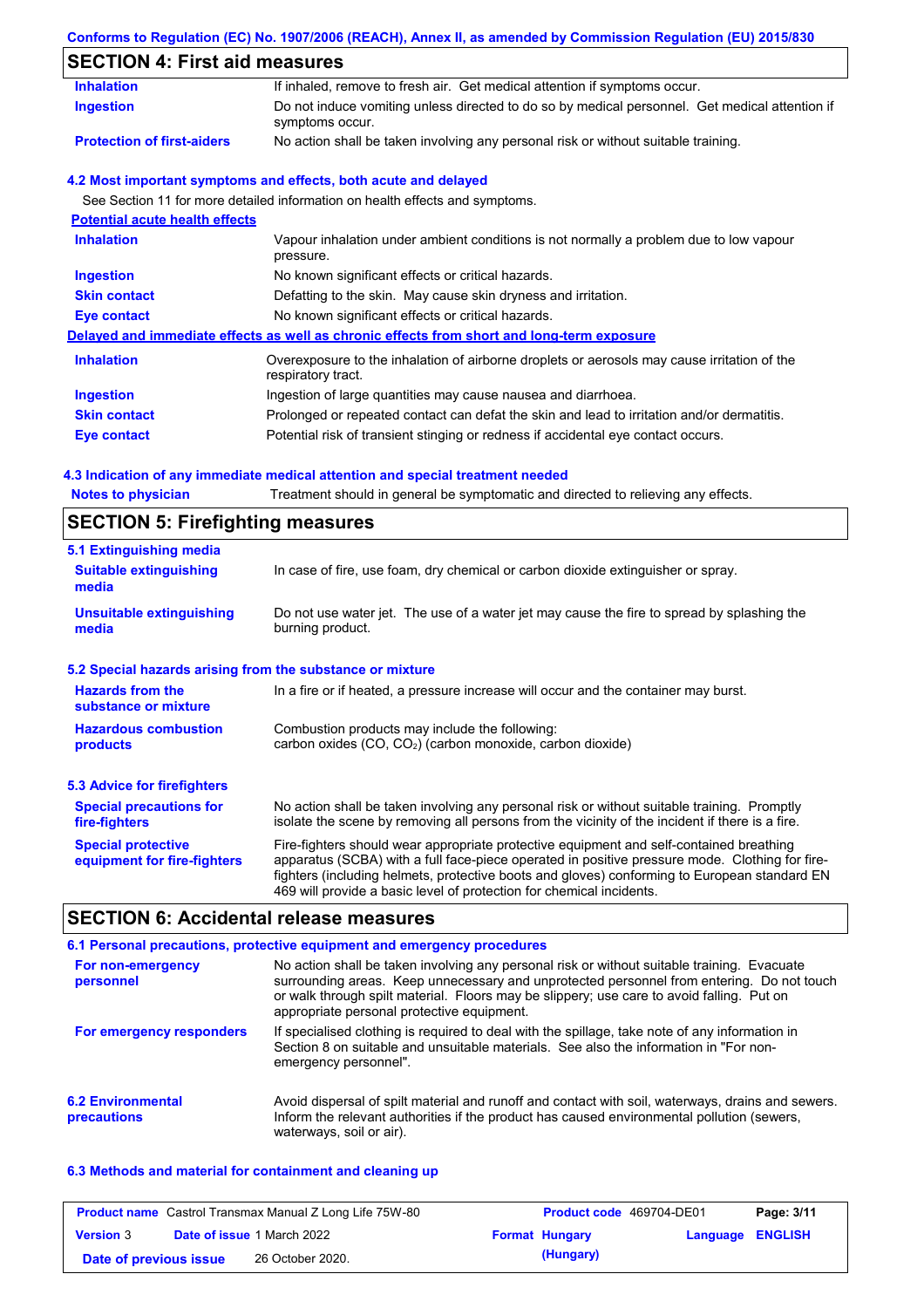## **SECTION 6: Accidental release measures**

| <b>Small spill</b>                        | Stop leak if without risk. Move containers from spill area. Absorb with an inert material and<br>place in an appropriate waste disposal container. Dispose of via a licensed waste disposal<br>contractor.                                                                                                                                                                                     |
|-------------------------------------------|------------------------------------------------------------------------------------------------------------------------------------------------------------------------------------------------------------------------------------------------------------------------------------------------------------------------------------------------------------------------------------------------|
| Large spill                               | Stop leak if without risk. Move containers from spill area. Prevent entry into sewers, water<br>courses, basements or confined areas. Contain and collect spillage with non-combustible,<br>absorbent material e.g. sand, earth, vermiculite or diatomaceous earth and place in container<br>for disposal according to local regulations. Dispose of via a licensed waste disposal contractor. |
| 6.4 Reference to other<br><b>sections</b> | See Section 1 for emergency contact information.<br>See Section 5 for firefighting measures.<br>See Section 8 for information on appropriate personal protective equipment.<br>See Section 12 for environmental precautions.<br>See Section 13 for additional waste treatment information.                                                                                                     |

# **SECTION 7: Handling and storage**

| 7.1 Precautions for safe handling                                             |                                                                                                                                                                                                                                                                                                                                                                                                                                                                                          |
|-------------------------------------------------------------------------------|------------------------------------------------------------------------------------------------------------------------------------------------------------------------------------------------------------------------------------------------------------------------------------------------------------------------------------------------------------------------------------------------------------------------------------------------------------------------------------------|
| <b>Protective measures</b>                                                    | Put on appropriate personal protective equipment.                                                                                                                                                                                                                                                                                                                                                                                                                                        |
| <b>Advice on general</b><br>occupational hygiene                              | Eating, drinking and smoking should be prohibited in areas where this material is handled,<br>stored and processed. Wash thoroughly after handling. Remove contaminated clothing and<br>protective equipment before entering eating areas. See also Section 8 for additional<br>information on hygiene measures.                                                                                                                                                                         |
| <b>7.2 Conditions for safe</b><br>storage, including any<br>incompatibilities | Store in accordance with local requlations. Store in a dry, cool and well-ventilated area, away<br>from incompatible materials (see Section 10). Keep away from heat and direct sunlight. Keep<br>container tightly closed and sealed until ready for use. Containers that have been opened must<br>be carefully resealed and kept upright to prevent leakage. Store and use only in equipment/<br>containers designed for use with this product. Do not store in unlabelled containers. |
| Not suitable                                                                  | Prolonged exposure to elevated temperature                                                                                                                                                                                                                                                                                                                                                                                                                                               |
| 7.3 Specific end use(s)                                                       |                                                                                                                                                                                                                                                                                                                                                                                                                                                                                          |
| <b>Recommendations</b>                                                        | See section 1.2 and Exposure scenarios in annex, if applicable.                                                                                                                                                                                                                                                                                                                                                                                                                          |

### **SECTION 8: Exposure controls/personal protection**

## **8.1 Control parameters**

| <b>Occupational exposure limits</b>                          |  |                                                                                                                                                                                                                                                                                             |  |  |  |  |
|--------------------------------------------------------------|--|---------------------------------------------------------------------------------------------------------------------------------------------------------------------------------------------------------------------------------------------------------------------------------------------|--|--|--|--|
| <b>Product/ingredient name</b>                               |  | <b>Exposure limit values</b>                                                                                                                                                                                                                                                                |  |  |  |  |
| Distillates (petroleum), hydrotreated heavy paraffinic       |  | 25/2000. (IX.30) Ministry of Health and Ministry of Social and Family<br>Affairs Joint Decree (Hungary).<br>CEIL: 5 mg/m <sup>3</sup> Issued/Revised: 1/2002 Form: Mist                                                                                                                     |  |  |  |  |
| Distillates (petroleum), solvent-dewaxed heavy<br>paraffinic |  | 25/2000. (IX.30) Ministry of Health and Ministry of Social and Family<br>Affairs Joint Decree (Hungary).<br>CEIL: 5 mg/m <sup>3</sup> Issued/Revised: 1/2002 Form: Mist                                                                                                                     |  |  |  |  |
| Distillates (petroleum), hydrotreated light paraffinic       |  | 25/2000. (IX.30) Ministry of Health and Ministry of Social and Family<br>Affairs Joint Decree (Hungary).<br>CEIL: 5 mg/m <sup>3</sup> Issued/Revised: 1/2002 Form: Mist                                                                                                                     |  |  |  |  |
| Distillates (petroleum), solvent-dewaxed light<br>paraffinic |  | 25/2000. (IX.30) Ministry of Health and Ministry of Social and Family<br>Affairs Joint Decree (Hungary).<br>CEIL: 5 mg/m <sup>3</sup> Issued/Revised: 1/2002 Form: Mist                                                                                                                     |  |  |  |  |
| guidance only.                                               |  | Whilst specific OELs for certain components may be shown in this section, other components may be present in any mist,<br>vapour or dust produced. Therefore, the specific OELs may not be applicable to the product as a whole and are provided for                                        |  |  |  |  |
| <b>Recommended monitoring</b><br>procedures                  |  | If this product contains ingredients with exposure limits, personal, workplace atmosphere or<br>biological monitoring may be required to determine the effectiveness of the ventilation or other<br>control measures and/or the necessity to use respiratory protective equipment Peterence |  |  |  |  |

biological monitoring may be required to determine the effectiveness of the ventilation or other control measures and/or the necessity to use respiratory protective equipment. Reference should be made to monitoring standards, such as the following: European Standard EN 689 (Workplace atmospheres - Guidance for the assessment of exposure by inhalation to chemical agents for comparison with limit values and measurement strategy) European Standard EN 14042 (Workplace atmospheres - Guide for the application and use of procedures for the assessment of exposure to chemical and biological agents) European Standard EN 482 (Workplace atmospheres - General requirements for the performance of procedures for the measurement of chemical agents) Reference to national guidance documents for methods for the determination of hazardous substances will also be required.

#### **Derived No Effect Level**

| <b>Product name</b> Castrol Transmax Manual Z Long Life 75W-80 |  |                                   | <b>Product code</b> 469704-DE01 |                       | Page: 4/11              |  |
|----------------------------------------------------------------|--|-----------------------------------|---------------------------------|-----------------------|-------------------------|--|
| <b>Version 3</b>                                               |  | <b>Date of issue 1 March 2022</b> |                                 | <b>Format Hungary</b> | <b>Language ENGLISH</b> |  |
| Date of previous issue                                         |  | 26 October 2020.                  |                                 | (Hungary)             |                         |  |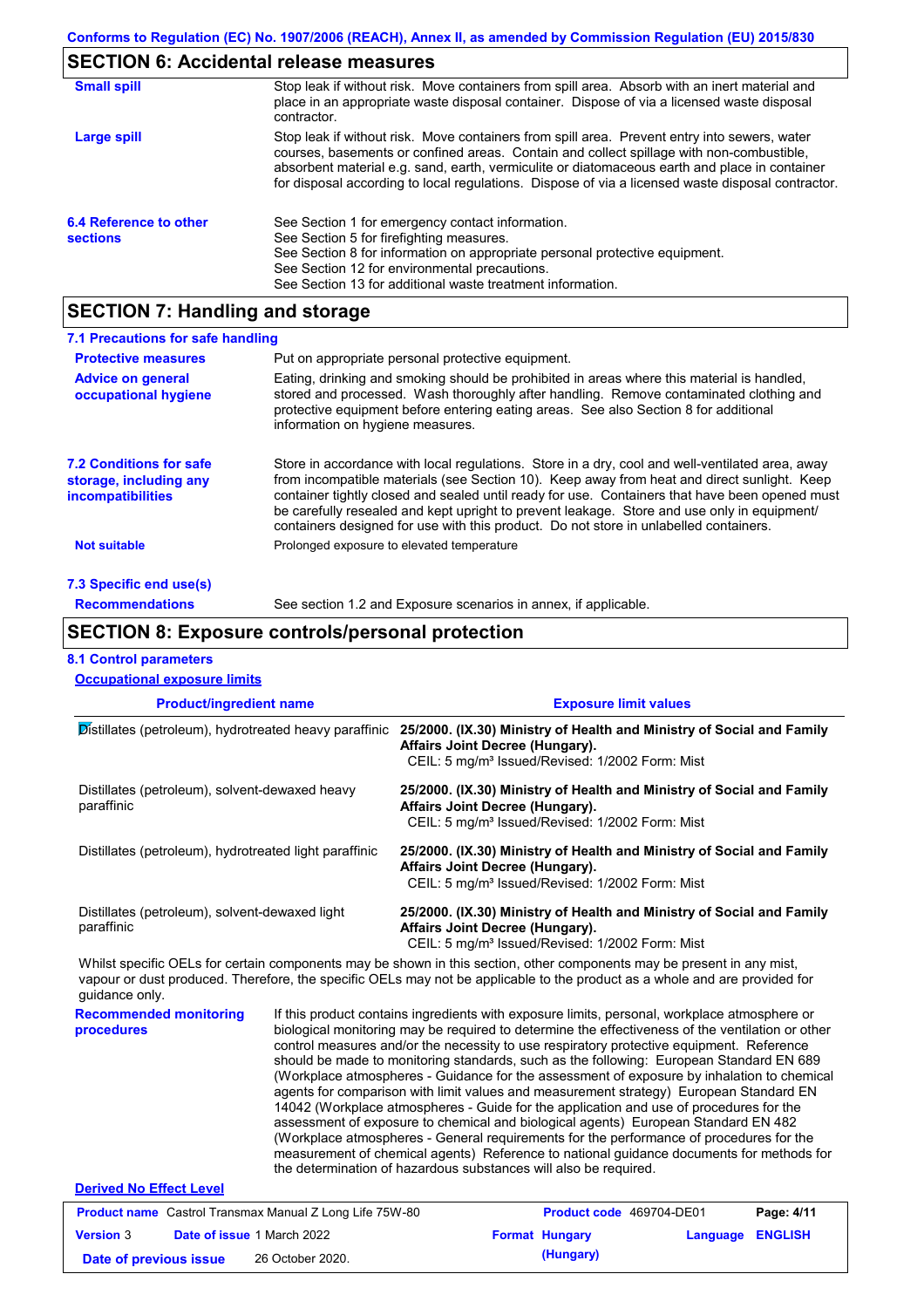# **SECTION 8: Exposure controls/personal protection**

No DNELs/DMELs available.

#### **Predicted No Effect Concentration**

No PNECs available

| <b>8.2 Exposure controls</b>               |                                                                                                                                                                                                                                                                                                                                                                                                                                                                                                                                                                                                                                                                                                                                                                                                                                                                                                                                                                                                         |
|--------------------------------------------|---------------------------------------------------------------------------------------------------------------------------------------------------------------------------------------------------------------------------------------------------------------------------------------------------------------------------------------------------------------------------------------------------------------------------------------------------------------------------------------------------------------------------------------------------------------------------------------------------------------------------------------------------------------------------------------------------------------------------------------------------------------------------------------------------------------------------------------------------------------------------------------------------------------------------------------------------------------------------------------------------------|
| <b>Appropriate engineering</b><br>controls | Provide exhaust ventilation or other engineering controls to keep the relevant airborne<br>concentrations below their respective occupational exposure limits.<br>All activities involving chemicals should be assessed for their risks to health, to ensure<br>exposures are adequately controlled. Personal protective equipment should only be considered<br>after other forms of control measures (e.g. engineering controls) have been suitably evaluated.<br>Personal protective equipment should conform to appropriate standards, be suitable for use, be<br>kept in good condition and properly maintained.<br>Your supplier of personal protective equipment should be consulted for advice on selection and<br>appropriate standards. For further information contact your national organisation for standards.<br>The final choice of protective equipment will depend upon a risk assessment. It is important to<br>ensure that all items of personal protective equipment are compatible. |
| Individual protection measures             |                                                                                                                                                                                                                                                                                                                                                                                                                                                                                                                                                                                                                                                                                                                                                                                                                                                                                                                                                                                                         |
| <b>Hygiene measures</b>                    | Wash hands, forearms and face thoroughly after handling chemical products, before eating,<br>smoking and using the lavatory and at the end of the working period. Ensure that eyewash<br>stations and safety showers are close to the workstation location.                                                                                                                                                                                                                                                                                                                                                                                                                                                                                                                                                                                                                                                                                                                                             |
| <b>Respiratory protection</b>              | In case of insufficient ventilation, wear suitable respiratory equipment.<br>The correct choice of respiratory protection depends upon the chemicals being handled, the<br>conditions of work and use, and the condition of the respiratory equipment. Safety procedures<br>should be developed for each intended application. Respiratory protection equipment should<br>therefore be chosen in consultation with the supplier/manufacturer and with a full assessment<br>of the working conditions.                                                                                                                                                                                                                                                                                                                                                                                                                                                                                                   |
| <b>Eye/face protection</b>                 | Safety glasses with side shields.                                                                                                                                                                                                                                                                                                                                                                                                                                                                                                                                                                                                                                                                                                                                                                                                                                                                                                                                                                       |
| <b>Skin protection</b>                     |                                                                                                                                                                                                                                                                                                                                                                                                                                                                                                                                                                                                                                                                                                                                                                                                                                                                                                                                                                                                         |
| <b>Hand protection</b>                     | <b>General Information:</b>                                                                                                                                                                                                                                                                                                                                                                                                                                                                                                                                                                                                                                                                                                                                                                                                                                                                                                                                                                             |
|                                            | Because specific work environments and material handling practices vary, safety procedures<br>should be developed for each intended application. The correct choice of protective gloves<br>depends upon the chemicals being handled, and the conditions of work and use. Most gloves<br>provide protection for only a limited time before they must be discarded and replaced (even the<br>best chemically resistant gloves will break down after repeated chemical exposures).                                                                                                                                                                                                                                                                                                                                                                                                                                                                                                                        |
|                                            | Gloves should be chosen in consultation with the supplier / manufacturer and taking account of<br>a full assessment of the working conditions.                                                                                                                                                                                                                                                                                                                                                                                                                                                                                                                                                                                                                                                                                                                                                                                                                                                          |
|                                            | Recommended: Nitrile gloves.<br><b>Breakthrough time:</b>                                                                                                                                                                                                                                                                                                                                                                                                                                                                                                                                                                                                                                                                                                                                                                                                                                                                                                                                               |
|                                            | Breakthrough time data are generated by glove manufacturers under laboratory test conditions<br>and represent how long a glove can be expected to provide effective permeation resistance. It<br>is important when following breakthrough time recommendations that actual workplace<br>conditions are taken into account. Always consult with your glove supplier for up-to-date<br>technical information on breakthrough times for the recommended glove type.<br>Our recommendations on the selection of gloves are as follows:                                                                                                                                                                                                                                                                                                                                                                                                                                                                      |
|                                            | Continuous contact:                                                                                                                                                                                                                                                                                                                                                                                                                                                                                                                                                                                                                                                                                                                                                                                                                                                                                                                                                                                     |
|                                            | Gloves with a minimum breakthrough time of 240 minutes, or >480 minutes if suitable gloves<br>can be obtained.<br>If suitable gloves are not available to offer that level of protection, gloves with shorter<br>breakthrough times may be acceptable as long as appropriate glove maintenance and<br>replacement regimes are determined and adhered to.                                                                                                                                                                                                                                                                                                                                                                                                                                                                                                                                                                                                                                                |
|                                            | Short-term / splash protection:                                                                                                                                                                                                                                                                                                                                                                                                                                                                                                                                                                                                                                                                                                                                                                                                                                                                                                                                                                         |
|                                            | Recommended breakthrough times as above.<br>It is recognised that for short-term, transient exposures, gloves with shorter breakthrough times<br>may commonly be used. Therefore, appropriate maintenance and replacement regimes must<br>be determined and rigorously followed.                                                                                                                                                                                                                                                                                                                                                                                                                                                                                                                                                                                                                                                                                                                        |
|                                            | <b>Glove Thickness:</b>                                                                                                                                                                                                                                                                                                                                                                                                                                                                                                                                                                                                                                                                                                                                                                                                                                                                                                                                                                                 |
|                                            | For general applications, we recommend gloves with a thickness typically greater than 0.35 mm.                                                                                                                                                                                                                                                                                                                                                                                                                                                                                                                                                                                                                                                                                                                                                                                                                                                                                                          |

| <b>Product name</b> Castrol Transmax Manual Z Long Life 75W-80 |  |                                   | <b>Product code</b> 469704-DE01 |                       | Page: 5/11       |  |
|----------------------------------------------------------------|--|-----------------------------------|---------------------------------|-----------------------|------------------|--|
| <b>Version 3</b>                                               |  | <b>Date of issue 1 March 2022</b> |                                 | <b>Format Hungary</b> | Language ENGLISH |  |
| Date of previous issue                                         |  | 26 October 2020.                  |                                 | (Hungary)             |                  |  |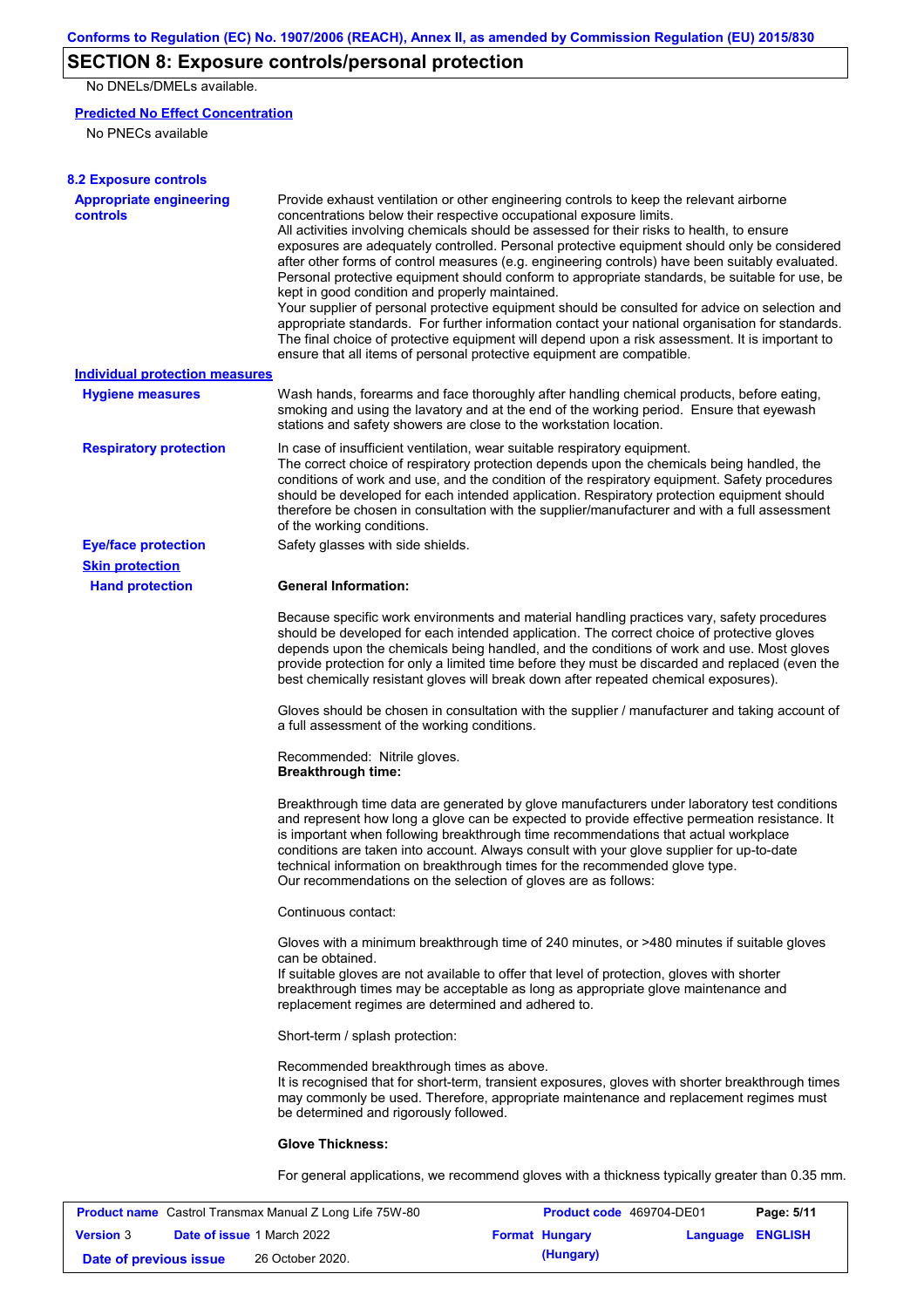# **SECTION 8: Exposure controls/personal protection**

|                                           | It should be emphasised that glove thickness is not necessarily a good predictor of glove<br>resistance to a specific chemical, as the permeation efficiency of the glove will be dependent<br>on the exact composition of the glove material. Therefore, glove selection should also be based<br>on consideration of the task requirements and knowledge of breakthrough times.<br>Glove thickness may also vary depending on the glove manufacturer, the glove type and the<br>glove model. Therefore, the manufacturers' technical data should always be taken into account<br>to ensure selection of the most appropriate glove for the task.                                     |
|-------------------------------------------|---------------------------------------------------------------------------------------------------------------------------------------------------------------------------------------------------------------------------------------------------------------------------------------------------------------------------------------------------------------------------------------------------------------------------------------------------------------------------------------------------------------------------------------------------------------------------------------------------------------------------------------------------------------------------------------|
|                                           | Note: Depending on the activity being conducted, gloves of varying thickness may be required<br>for specific tasks. For example:                                                                                                                                                                                                                                                                                                                                                                                                                                                                                                                                                      |
|                                           | • Thinner gloves (down to 0.1 mm or less) may be required where a high degree of manual<br>dexterity is needed. However, these gloves are only likely to give short duration protection and<br>would normally be just for single use applications, then disposed of.                                                                                                                                                                                                                                                                                                                                                                                                                  |
|                                           | • Thicker gloves (up to 3 mm or more) may be required where there is a mechanical (as well<br>as a chemical) risk i.e. where there is abrasion or puncture potential.                                                                                                                                                                                                                                                                                                                                                                                                                                                                                                                 |
| <b>Skin and body</b>                      | Use of protective clothing is good industrial practice.<br>Personal protective equipment for the body should be selected based on the task being<br>performed and the risks involved and should be approved by a specialist before handling this<br>product.<br>Cotton or polyester/cotton overalls will only provide protection against light superficial<br>contamination that will not soak through to the skin. Overalls should be laundered on a regular<br>basis. When the risk of skin exposure is high (e.g. when cleaning up spillages or if there is a<br>risk of splashing) then chemical resistant aprons and/or impervious chemical suits and boots<br>will be required. |
| <b>Refer to standards:</b>                | Respiratory protection: EN 529<br>Gloves: EN 420, EN 374<br>Eye protection: EN 166<br>Filtering half-mask: EN 149<br>Filtering half-mask with valve: EN 405<br>Half-mask: EN 140 plus filter<br>Full-face mask: EN 136 plus filter<br>Particulate filters: EN 143<br>Gas/combined filters: EN 14387                                                                                                                                                                                                                                                                                                                                                                                   |
| <b>Environmental exposure</b><br>controls | Emissions from ventilation or work process equipment should be checked to ensure they<br>comply with the requirements of environmental protection legislation. In some cases, fume<br>scrubbers, filters or engineering modifications to the process equipment will be necessary to<br>reduce emissions to acceptable levels.                                                                                                                                                                                                                                                                                                                                                         |

# **SECTION 9: Physical and chemical properties**

The conditions of measurement of all properties are at standard temperature and pressure unless otherwise indicated.

#### **9.1 Information on basic physical and chemical properties**

| <b>Appearance</b>                                      |                                       |
|--------------------------------------------------------|---------------------------------------|
| <b>Physical state</b>                                  | Liquid.                               |
| <b>Colour</b>                                          | Blue.                                 |
| <b>Odour</b>                                           | Not available.                        |
| <b>Odour threshold</b>                                 | Not available.                        |
| рH                                                     | Mot applicable.                       |
| <b>Melting point/freezing point</b>                    | Not available.                        |
| Initial boiling point and boiling                      | Not available.                        |
| range                                                  |                                       |
| <b>Pour point</b>                                      | -57 $^{\circ}$ C                      |
| <b>Flash point</b>                                     | Open cup: >180°C (>356°F) [Cleveland] |
| <b>Evaporation rate</b>                                | Not available.                        |
| <b>Flammability (solid, gas)</b>                       | Not available.                        |
| <b>Upper/lower flammability or</b><br>explosive limits | Not available.                        |
| <b>Vapour pressure</b>                                 | Not available.                        |

| <b>Product name</b> Castrol Transmax Manual Z Long Life 75W-80 |  |                                   | <b>Product code</b> 469704-DE01 |                         | Page: 6/11 |
|----------------------------------------------------------------|--|-----------------------------------|---------------------------------|-------------------------|------------|
| <b>Version 3</b>                                               |  | <b>Date of issue 1 March 2022</b> | <b>Format Hungary</b>           | <b>Language ENGLISH</b> |            |
| Date of previous issue                                         |  | 26 October 2020.                  | (Hungary)                       |                         |            |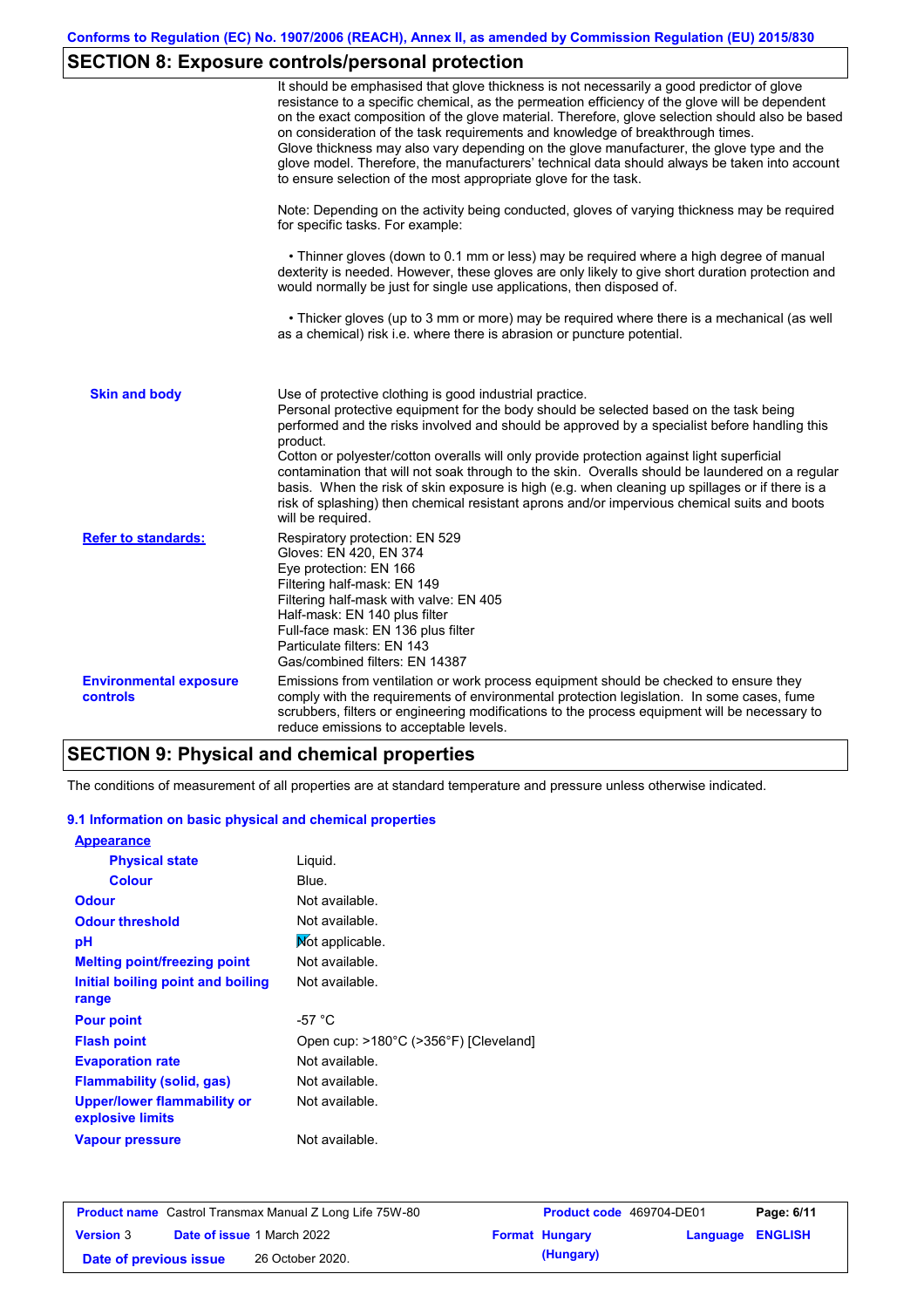# **SECTION 9: Physical and chemical properties**

|                                                                |                                                                                                                                                                         |             |             | Vapour Pressure at 20°C |          |                            | Vapour pressure at 50°C |
|----------------------------------------------------------------|-------------------------------------------------------------------------------------------------------------------------------------------------------------------------|-------------|-------------|-------------------------|----------|----------------------------|-------------------------|
|                                                                | Ingredient name                                                                                                                                                         | mm Hg kPa   |             | <b>Method</b>           | mm<br>Hg | kPa                        | <b>Method</b>           |
|                                                                | Dec-1-ene,<br>homopolymer,<br>hydrogenated                                                                                                                              | $\mathbf 0$ | $\mathbf 0$ | <b>ASTME</b><br>1194-87 |          |                            |                         |
|                                                                | Distillates (petroleum),<br>hydrotreated heavy<br>paraffinic                                                                                                            | < 0.08      | $0.011$     | <b>ASTM D 5191</b>      |          |                            |                         |
|                                                                | Distillates (petroleum),<br>solvent-dewaxed<br>heavy paraffinic                                                                                                         | < 0.08      | < 0.011     | <b>ASTM D 5191</b>      |          |                            |                         |
|                                                                | Distillates (petroleum),<br>hydrotreated light<br>paraffinic                                                                                                            | < 0.08      | < 0.011     | <b>ASTM D 5191</b>      |          |                            |                         |
|                                                                | Distillates (petroleum),<br>solvent-dewaxed light<br>paraffinic                                                                                                         | < 0.08      | < 0.011     | <b>ASTM D 5191</b>      |          |                            |                         |
| <b>Vapour density</b>                                          | Not available.                                                                                                                                                          |             |             |                         |          |                            |                         |
| <b>Relative density</b>                                        | Not available.                                                                                                                                                          |             |             |                         |          |                            |                         |
| <b>Density</b>                                                 | <1000 kg/m <sup>3</sup> (<1 g/cm <sup>3</sup> ) at 15 <sup>°</sup> C                                                                                                    |             |             |                         |          |                            |                         |
| <b>Solubility(ies)</b>                                         | insoluble in water.                                                                                                                                                     |             |             |                         |          |                            |                         |
| <b>Partition coefficient: n-octanol/</b><br>water              | Mot applicable.                                                                                                                                                         |             |             |                         |          |                            |                         |
| <b>Auto-ignition temperature</b>                               | <b>Ingredient name</b>                                                                                                                                                  |             | °C          | °F                      |          | <b>Method</b>              |                         |
|                                                                | Dec-1-ene, homopolymer,<br>hydrogenated                                                                                                                                 |             | 343 to 369  |                         |          | 649.4 to 696.2 ASTM D 2159 |                         |
| <b>Decomposition temperature</b>                               | Not available.                                                                                                                                                          |             |             |                         |          |                            |                         |
| <b>Viscosity</b>                                               | Kinematic: 53.9 mm <sup>2</sup> /s (53.9 cSt) at 40 $^{\circ}$ C<br>Kinematic: 9 mm <sup>2</sup> /s (9 cSt) at 100°C                                                    |             |             |                         |          |                            |                         |
| <b>Explosive properties</b>                                    | Not available.                                                                                                                                                          |             |             |                         |          |                            |                         |
| <b>Oxidising properties</b>                                    | Not available.                                                                                                                                                          |             |             |                         |          |                            |                         |
| <b>Particle characteristics</b><br><b>Median particle size</b> | Not applicable.                                                                                                                                                         |             |             |                         |          |                            |                         |
| 9.2 Other information                                          |                                                                                                                                                                         |             |             |                         |          |                            |                         |
| No additional information.                                     |                                                                                                                                                                         |             |             |                         |          |                            |                         |
| <b>SECTION 10: Stability and reactivity</b>                    |                                                                                                                                                                         |             |             |                         |          |                            |                         |
| <b>10.1 Reactivity</b>                                         | No specific test data available for this product. Refer to Conditions to avoid and Incompatible<br>materials for additional information.                                |             |             |                         |          |                            |                         |
| <b>10.2 Chemical stability</b>                                 | The product is stable.                                                                                                                                                  |             |             |                         |          |                            |                         |
| <b>10.3 Possibility of</b><br>hazardous reactions              | Under normal conditions of storage and use, hazardous reactions will not occur.<br>Under normal conditions of storage and use, hazardous polymerisation will not occur. |             |             |                         |          |                            |                         |
| <b>10.4 Conditions to avoid</b>                                | Avoid all possible sources of ignition (spark or flame).                                                                                                                |             |             |                         |          |                            |                         |
| 10.5 Incompatible materials                                    | Reactive or incompatible with the following materials: oxidising materials.                                                                                             |             |             |                         |          |                            |                         |
| <b>10.6 Hazardous</b><br>decomposition products                | Under normal conditions of storage and use, hazardous decomposition products should not be<br>produced.                                                                 |             |             |                         |          |                            |                         |
|                                                                |                                                                                                                                                                         |             |             |                         |          |                            |                         |

| <b>Product name</b> Castrol Transmax Manual Z Long Life 75W-80 |  |                                   | <b>Product code</b> 469704-DE01 | Page: 7/11            |                         |  |
|----------------------------------------------------------------|--|-----------------------------------|---------------------------------|-----------------------|-------------------------|--|
| <b>Version 3</b>                                               |  | <b>Date of issue 1 March 2022</b> |                                 | <b>Format Hungary</b> | <b>Language ENGLISH</b> |  |
| Date of previous issue                                         |  | 26 October 2020.                  |                                 | (Hungary)             |                         |  |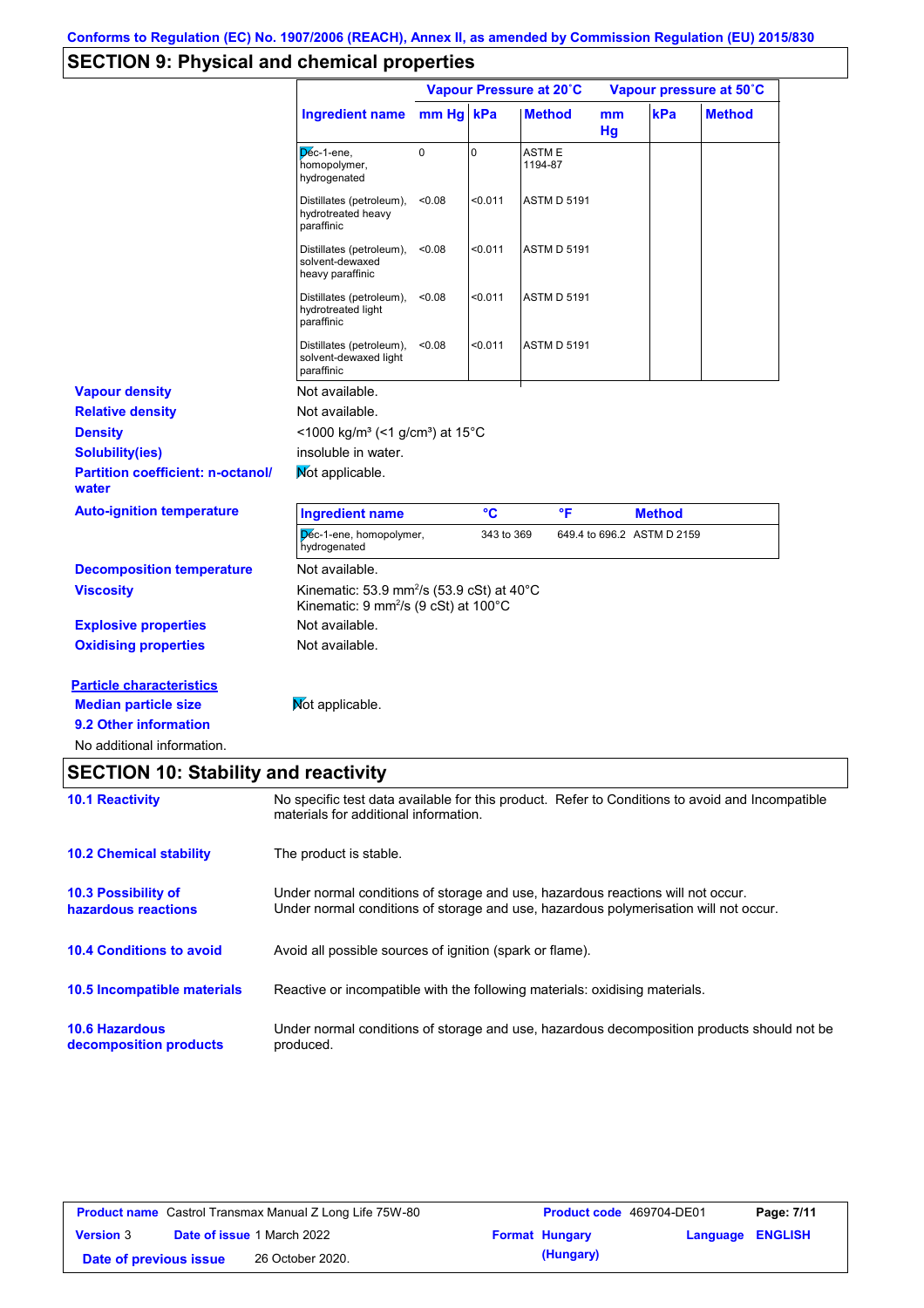## **SECTION 11: Toxicological information**

#### **11.1 Information on toxicological effects**

**Acute toxicity estimates**

| <b>Product/ingredient name</b>                                                                                                      |                                                                                                     | Oral (mg/<br>kg)                                                                                                            | <b>Dermal</b><br>(mg/kg) | <b>Inhalation</b><br>(gases)<br>(ppm) | <b>Inhalation</b><br>(vapours)<br>(mg/l) | <b>Inhalation</b><br>(dusts<br>and mists)<br>(mg/l) |  |
|-------------------------------------------------------------------------------------------------------------------------------------|-----------------------------------------------------------------------------------------------------|-----------------------------------------------------------------------------------------------------------------------------|--------------------------|---------------------------------------|------------------------------------------|-----------------------------------------------------|--|
| Amines, C12-14-alkyl, reaction products with<br>hexanol, phosphorus oxide (P2O5), phosphorus<br>sulphide (P2S5) and propylene oxide |                                                                                                     | 500                                                                                                                         | N/A                      | N/A                                   | N/A                                      | N/A                                                 |  |
| <b>Information on likely</b><br>routes of exposure                                                                                  | Routes of entry anticipated: Dermal, Inhalation.                                                    |                                                                                                                             |                          |                                       |                                          |                                                     |  |
| <b>Potential acute health effects</b>                                                                                               |                                                                                                     |                                                                                                                             |                          |                                       |                                          |                                                     |  |
| <b>Inhalation</b>                                                                                                                   | Vapour inhalation under ambient conditions is not normally a problem due to low vapour<br>pressure. |                                                                                                                             |                          |                                       |                                          |                                                     |  |
| <b>Ingestion</b>                                                                                                                    | No known significant effects or critical hazards.                                                   |                                                                                                                             |                          |                                       |                                          |                                                     |  |
| <b>Skin contact</b>                                                                                                                 | Defatting to the skin. May cause skin dryness and irritation.                                       |                                                                                                                             |                          |                                       |                                          |                                                     |  |
| <b>Eye contact</b>                                                                                                                  | No known significant effects or critical hazards.                                                   |                                                                                                                             |                          |                                       |                                          |                                                     |  |
| <b>Symptoms related to the physical, chemical and toxicological characteristics</b>                                                 |                                                                                                     |                                                                                                                             |                          |                                       |                                          |                                                     |  |
| <b>Inhalation</b>                                                                                                                   |                                                                                                     | May be harmful by inhalation if exposure to vapour, mists or fumes resulting from thermal<br>decomposition products occurs. |                          |                                       |                                          |                                                     |  |
| <b>Ingestion</b>                                                                                                                    | No specific data.                                                                                   |                                                                                                                             |                          |                                       |                                          |                                                     |  |
| <b>Skin contact</b>                                                                                                                 | irritation<br>dryness<br>cracking                                                                   | Adverse symptoms may include the following:                                                                                 |                          |                                       |                                          |                                                     |  |
| <b>Eye contact</b>                                                                                                                  | No specific data.                                                                                   |                                                                                                                             |                          |                                       |                                          |                                                     |  |
| Delayed and immediate effects as well as chronic effects from short and long-term exposure                                          |                                                                                                     |                                                                                                                             |                          |                                       |                                          |                                                     |  |
| <b>Inhalation</b>                                                                                                                   | respiratory tract.                                                                                  | Overexposure to the inhalation of airborne droplets or aerosols may cause irritation of the                                 |                          |                                       |                                          |                                                     |  |
| <b>Ingestion</b>                                                                                                                    |                                                                                                     | Ingestion of large quantities may cause nausea and diarrhoea.                                                               |                          |                                       |                                          |                                                     |  |
| <b>Skin contact</b>                                                                                                                 | Prolonged or repeated contact can defat the skin and lead to irritation and/or dermatitis.          |                                                                                                                             |                          |                                       |                                          |                                                     |  |
| <b>Eye contact</b>                                                                                                                  |                                                                                                     | Potential risk of transient stinging or redness if accidental eye contact occurs.                                           |                          |                                       |                                          |                                                     |  |
| <b>Potential chronic health effects</b>                                                                                             |                                                                                                     |                                                                                                                             |                          |                                       |                                          |                                                     |  |
| <b>General</b>                                                                                                                      | No known significant effects or critical hazards.                                                   |                                                                                                                             |                          |                                       |                                          |                                                     |  |
| <b>Carcinogenicity</b>                                                                                                              | No known significant effects or critical hazards.                                                   |                                                                                                                             |                          |                                       |                                          |                                                     |  |
| <b>Mutagenicity</b>                                                                                                                 | No known significant effects or critical hazards.                                                   |                                                                                                                             |                          |                                       |                                          |                                                     |  |
| <b>Developmental effects</b>                                                                                                        | No known significant effects or critical hazards.                                                   |                                                                                                                             |                          |                                       |                                          |                                                     |  |
| <b>Fertility effects</b>                                                                                                            | No known significant effects or critical hazards.                                                   |                                                                                                                             |                          |                                       |                                          |                                                     |  |

## **SECTION 12: Ecological information**

**12.1 Toxicity**

**Environmental hazards** Not classified as dangerous

#### **12.2 Persistence and degradability**

Not expected to be rapidly degradable.

#### **12.3 Bioaccumulative potential**

This product is not expected to bioaccumulate through food chains in the environment.

| <b>12.4 Mobility in soil</b>                            |                                                                      |
|---------------------------------------------------------|----------------------------------------------------------------------|
| <b>Soil/water partition</b><br><b>coefficient (Koc)</b> | Not available.                                                       |
| <b>Mobility</b>                                         | Spillages may penetrate the soil causing ground water contamination. |

#### **12.5 Results of PBT and vPvB assessment**

Product does not meet the criteria for PBT or vPvB according to Regulation (EC) No. 1907/2006, Annex XIII.

#### **12.6 Other adverse effects Product name** Castrol Transmax Manual Z Long Life 75W-80 **Product code** 469704-DE01 **Page: 8/11 Version** 3 **Date of issue** 1 March 2022 **Format Hungary Language ENGLISH Date of previous issue (Hungary)** 26 October 2020.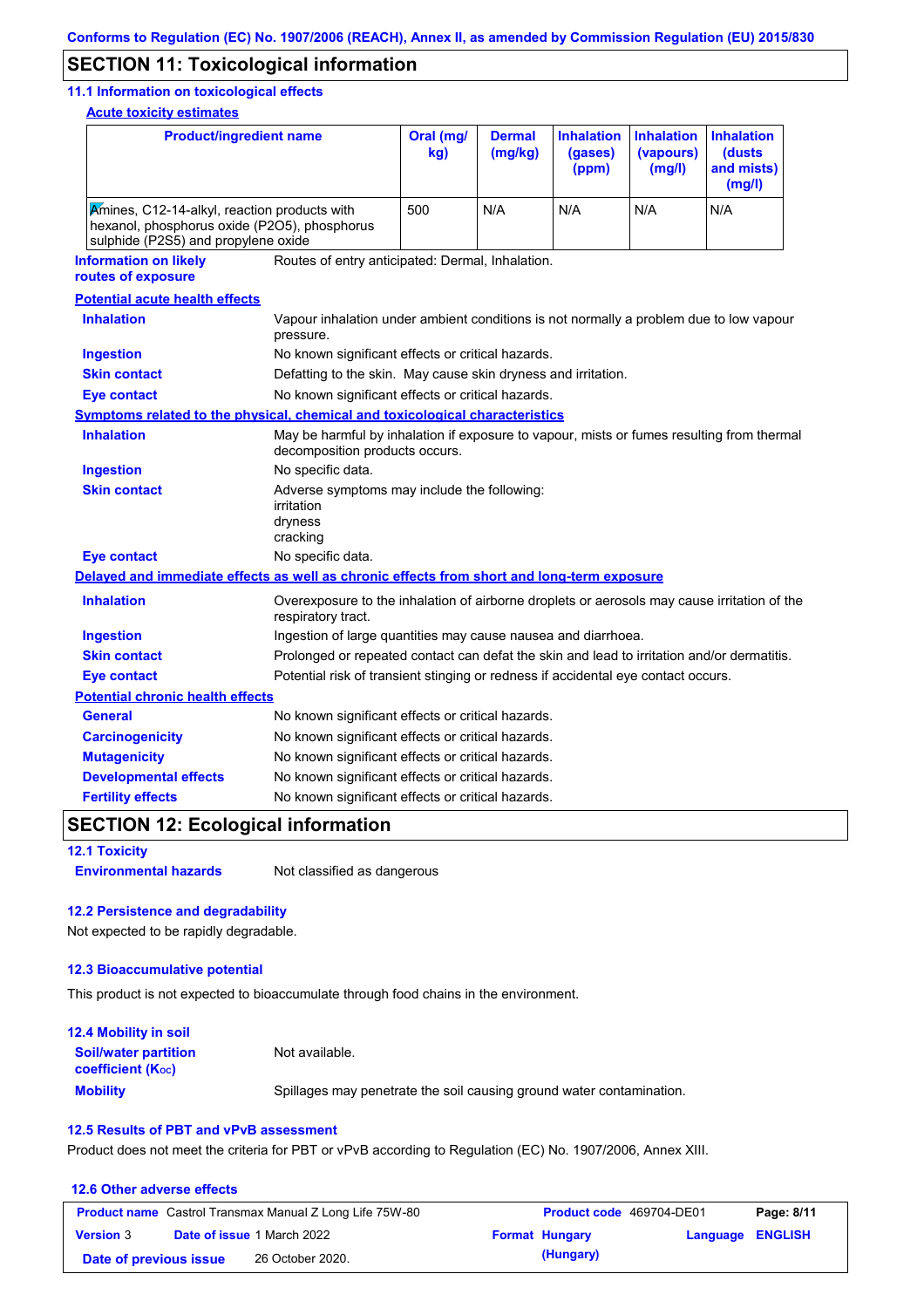## **SECTION 12: Ecological information**

**Other ecological information**

Spills may form a film on water surfaces causing physical damage to organisms. Oxygen transfer could also be impaired.

## **SECTION 13: Disposal considerations**

| <b>13.1 Waste treatment methods</b> |                                                                                                                                                                      |
|-------------------------------------|----------------------------------------------------------------------------------------------------------------------------------------------------------------------|
| <b>Product</b>                      |                                                                                                                                                                      |
| <b>Methods of disposal</b>          | Where possible, arrange for product to be recycled. Dispose of via an authorised person/<br>licensed waste disposal contractor in accordance with local regulations. |
| <b>Hazardous waste</b>              | Yes.                                                                                                                                                                 |

## **European waste catalogue (EWC)**

| <b>Waste code</b> | <b>Waste designation</b>                    |
|-------------------|---------------------------------------------|
| 13 02 06*         | synthetic engine, gear and lubricating oils |

However, deviation from the intended use and/or the presence of any potential contaminants may require an alternative waste disposal code to be assigned by the end user.

#### **Packaging**

| <b>Methods of disposal</b> | Where possible, arrange for product to be recycled. Dispose of via an authorised person/<br>licensed waste disposal contractor in accordance with local regulations.                                                                    |
|----------------------------|-----------------------------------------------------------------------------------------------------------------------------------------------------------------------------------------------------------------------------------------|
| <b>Special precautions</b> | This material and its container must be disposed of in a safe way. Empty containers or liners<br>may retain some product residues. Avoid dispersal of spilt material and runoff and contact with<br>soil, waterways, drains and sewers. |
| <b>References</b>          | Commission 2014/955/EU<br>Directive 2008/98/EC                                                                                                                                                                                          |

## **SECTION 14: Transport information**

|                                           | <b>ADR/RID</b> | <b>ADN</b>     | <b>IMDG</b>    | <b>IATA</b>    |
|-------------------------------------------|----------------|----------------|----------------|----------------|
| 14.1 UN number                            | Not regulated. | Not regulated. | Not regulated. | Not regulated. |
| 14.2 UN proper<br>shipping name           |                |                |                |                |
| <b>14.3 Transport</b><br>hazard class(es) |                |                | -              |                |
| 14.4 Packing<br>group                     |                |                |                |                |
| 14.5<br><b>Environmental</b><br>hazards   | No.            | No.            | No.            | No.            |
| <b>Additional</b><br>information          |                |                | -              |                |

**14.6 Special precautions for user** Not available.

**14.7 Transport in bulk according to IMO instruments**

Not available.

## **SECTION 15: Regulatory information**

**15.1 Safety, health and environmental regulations/legislation specific for the substance or mixture**

**EU Regulation (EC) No. 1907/2006 (REACH)**

**Annex XIV - List of substances subject to authorisation**

**Annex XIV**

None of the components are listed.

**Substances of very high concern**

None of the components are listed.

**EU Regulation (EC) No. 1907/2006 (REACH)**

| <b>Product name</b> Castrol Transmax Manual Z Long Life 75W-80 |                                   | <b>Product code</b> 469704-DE01 |  | Page: 9/11            |                  |  |
|----------------------------------------------------------------|-----------------------------------|---------------------------------|--|-----------------------|------------------|--|
| <b>Version 3</b>                                               | <b>Date of issue 1 March 2022</b> |                                 |  | <b>Format Hungary</b> | Language ENGLISH |  |
| Date of previous issue                                         |                                   | 26 October 2020.                |  | (Hungary)             |                  |  |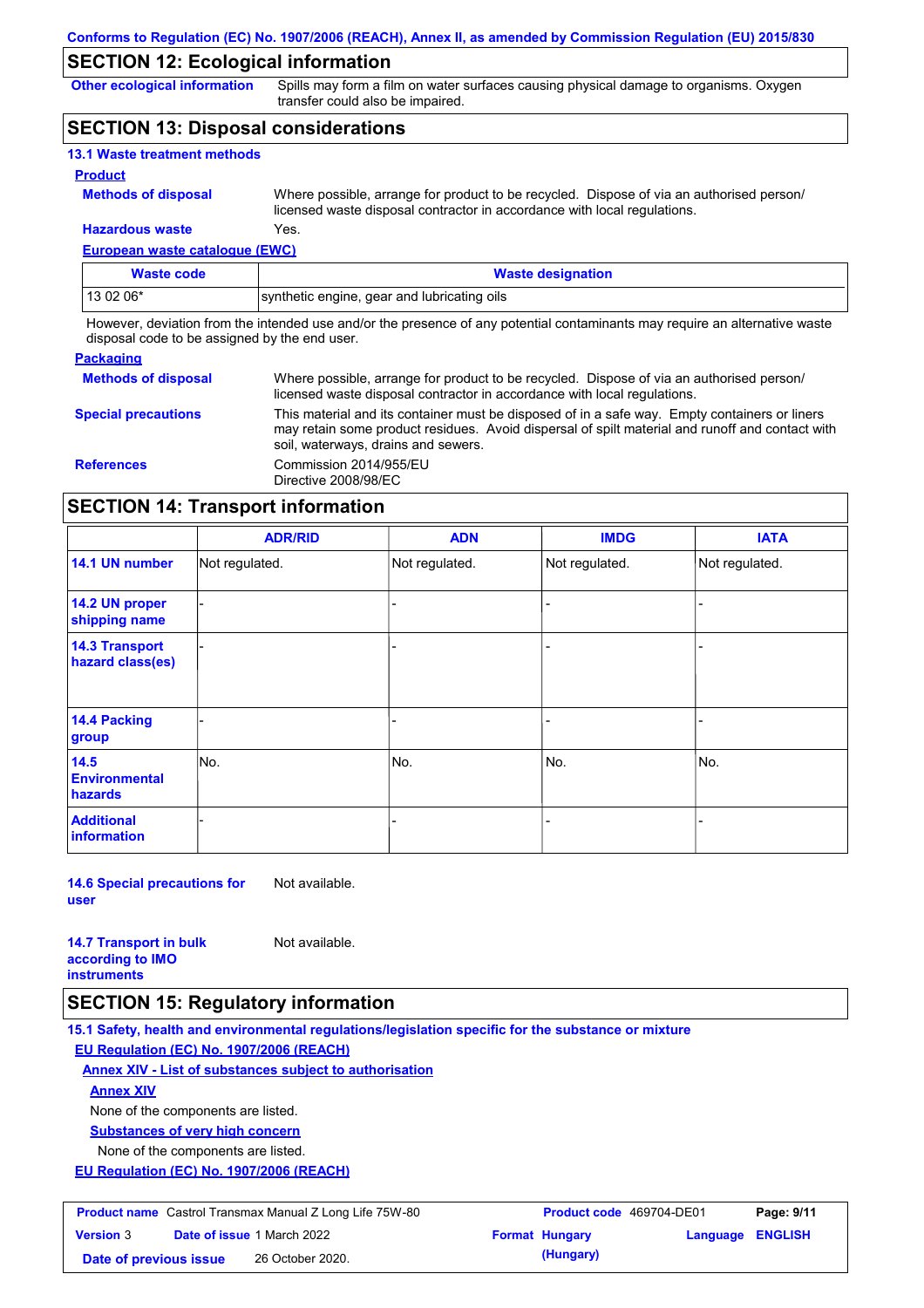## **Conforms to Regulation (EC) No. 1907/2006 (REACH), Annex II, as amended by Commission Regulation (EU) 2015/830**

# **SECTION 15: Regulatory information**

| <b>Annex XVII - Restrictions</b><br>on the manufacture,<br>placing on the market<br>and use of certain<br>dangerous substances,<br>mixtures and articles | Not applicable.                                                                                                                                                                                                                                                                                                                                                                                                                                         |                                                                                                                                                                                                                                                                                                                                                                                                                                                              |                  |
|----------------------------------------------------------------------------------------------------------------------------------------------------------|---------------------------------------------------------------------------------------------------------------------------------------------------------------------------------------------------------------------------------------------------------------------------------------------------------------------------------------------------------------------------------------------------------------------------------------------------------|--------------------------------------------------------------------------------------------------------------------------------------------------------------------------------------------------------------------------------------------------------------------------------------------------------------------------------------------------------------------------------------------------------------------------------------------------------------|------------------|
| <b>Other regulations</b>                                                                                                                                 |                                                                                                                                                                                                                                                                                                                                                                                                                                                         |                                                                                                                                                                                                                                                                                                                                                                                                                                                              |                  |
| <b>REACH Status</b>                                                                                                                                      | current requirements of REACH.                                                                                                                                                                                                                                                                                                                                                                                                                          | The company, as identified in Section 1, sells this product in the EU in compliance with the                                                                                                                                                                                                                                                                                                                                                                 |                  |
| <b>United States inventory</b><br>(TSCA 8b)                                                                                                              | All components are active or exempted.                                                                                                                                                                                                                                                                                                                                                                                                                  |                                                                                                                                                                                                                                                                                                                                                                                                                                                              |                  |
| <b>Australia inventory (AIIC)</b>                                                                                                                        | All components are listed or exempted.                                                                                                                                                                                                                                                                                                                                                                                                                  |                                                                                                                                                                                                                                                                                                                                                                                                                                                              |                  |
| <b>Canada inventory</b>                                                                                                                                  | All components are listed or exempted.                                                                                                                                                                                                                                                                                                                                                                                                                  |                                                                                                                                                                                                                                                                                                                                                                                                                                                              |                  |
| <b>China inventory (IECSC)</b>                                                                                                                           | All components are listed or exempted.                                                                                                                                                                                                                                                                                                                                                                                                                  |                                                                                                                                                                                                                                                                                                                                                                                                                                                              |                  |
| <b>Japan inventory (CSCL)</b>                                                                                                                            | At least one component is not listed.                                                                                                                                                                                                                                                                                                                                                                                                                   |                                                                                                                                                                                                                                                                                                                                                                                                                                                              |                  |
| <b>Korea inventory (KECI)</b>                                                                                                                            | All components are listed or exempted.                                                                                                                                                                                                                                                                                                                                                                                                                  |                                                                                                                                                                                                                                                                                                                                                                                                                                                              |                  |
| <b>Philippines inventory</b><br>(PICCS)                                                                                                                  | At least one component is not listed.                                                                                                                                                                                                                                                                                                                                                                                                                   |                                                                                                                                                                                                                                                                                                                                                                                                                                                              |                  |
| <b>Taiwan Chemical</b><br><b>Substances Inventory</b><br>(TCSI)                                                                                          | All components are listed or exempted.                                                                                                                                                                                                                                                                                                                                                                                                                  |                                                                                                                                                                                                                                                                                                                                                                                                                                                              |                  |
| Ozone depleting substances (1005/2009/EU)<br>Not listed.                                                                                                 |                                                                                                                                                                                                                                                                                                                                                                                                                                                         |                                                                                                                                                                                                                                                                                                                                                                                                                                                              |                  |
| Prior Informed Consent (PIC) (649/2012/EU)<br>Not listed.                                                                                                |                                                                                                                                                                                                                                                                                                                                                                                                                                                         |                                                                                                                                                                                                                                                                                                                                                                                                                                                              |                  |
| <b>Persistent Organic Pollutants</b><br>Not listed.                                                                                                      |                                                                                                                                                                                                                                                                                                                                                                                                                                                         |                                                                                                                                                                                                                                                                                                                                                                                                                                                              |                  |
| <b>EU - Water framework directive - Priority substances</b>                                                                                              |                                                                                                                                                                                                                                                                                                                                                                                                                                                         |                                                                                                                                                                                                                                                                                                                                                                                                                                                              |                  |
| None of the components are listed.                                                                                                                       |                                                                                                                                                                                                                                                                                                                                                                                                                                                         |                                                                                                                                                                                                                                                                                                                                                                                                                                                              |                  |
| <b>Seveso Directive</b>                                                                                                                                  |                                                                                                                                                                                                                                                                                                                                                                                                                                                         |                                                                                                                                                                                                                                                                                                                                                                                                                                                              |                  |
| This product is not controlled under the Seveso Directive.                                                                                               |                                                                                                                                                                                                                                                                                                                                                                                                                                                         |                                                                                                                                                                                                                                                                                                                                                                                                                                                              |                  |
| <b>References</b>                                                                                                                                        | Act No. XXV of 2000 on chemical safety<br>amendments<br>amendments                                                                                                                                                                                                                                                                                                                                                                                      | Decree No. 25/2000 (IX.30.) EüM of the Ministry of Health on chemical safety at work plus<br>Decree No. 44/2000 (XII.27.) EüM of the Ministry of Health on detailed arrangements for certain<br>procedures, activities relating to dangerous substances and dangerous preparations plus<br>38/2009 (VII.7) The International Carriage of Dangerous Goods by the European Agreement<br>(ADR) "A" and "B" on the application of national annex plus amendments |                  |
| <b>15.2 Chemical safety</b><br>assessment                                                                                                                |                                                                                                                                                                                                                                                                                                                                                                                                                                                         | A Chemical Safety Assessment has been carried out for one or more of the substances within<br>this mixture. A Chemical Safety Assessment has not been carried out for the mixture itself.                                                                                                                                                                                                                                                                    |                  |
| <b>SECTION 16: Other information</b>                                                                                                                     |                                                                                                                                                                                                                                                                                                                                                                                                                                                         |                                                                                                                                                                                                                                                                                                                                                                                                                                                              |                  |
| <b>Abbreviations and acronyms</b>                                                                                                                        | Inland Waterway<br>Road<br>ATE = Acute Toxicity Estimate<br><b>BCF</b> = Bioconcentration Factor<br>CAS = Chemical Abstracts Service<br>CSA = Chemical Safety Assessment<br><b>CSR = Chemical Safety Report</b><br>DMEL = Derived Minimal Effect Level<br>DNEL = Derived No Effect Level<br>ES = Exposure Scenario<br>EUH statement = CLP-specific Hazard statement<br>EWC = European Waste Catalogue<br>IATA = International Air Transport Association | ADN = European Provisions concerning the International Carriage of Dangerous Goods by<br>ADR = The European Agreement concerning the International Carriage of Dangerous Goods by<br>CLP = Classification, Labelling and Packaging Regulation [Regulation (EC) No. 1272/2008]<br>EINECS = European Inventory of Existing Commercial chemical Substances<br>GHS = Globally Harmonized System of Classification and Labelling of Chemicals                     |                  |
| <b>Product name</b> Castrol Transmax Manual Z Long Life 75W-80                                                                                           |                                                                                                                                                                                                                                                                                                                                                                                                                                                         | Product code 469704-DE01                                                                                                                                                                                                                                                                                                                                                                                                                                     | Page: 10/11      |
| Date of issue 1 March 2022<br><b>Version 3</b>                                                                                                           |                                                                                                                                                                                                                                                                                                                                                                                                                                                         | <b>Format Hungary</b>                                                                                                                                                                                                                                                                                                                                                                                                                                        | Language ENGLISH |
|                                                                                                                                                          |                                                                                                                                                                                                                                                                                                                                                                                                                                                         |                                                                                                                                                                                                                                                                                                                                                                                                                                                              |                  |

**Date of previous issue (Hungary)** 26 October 2020.